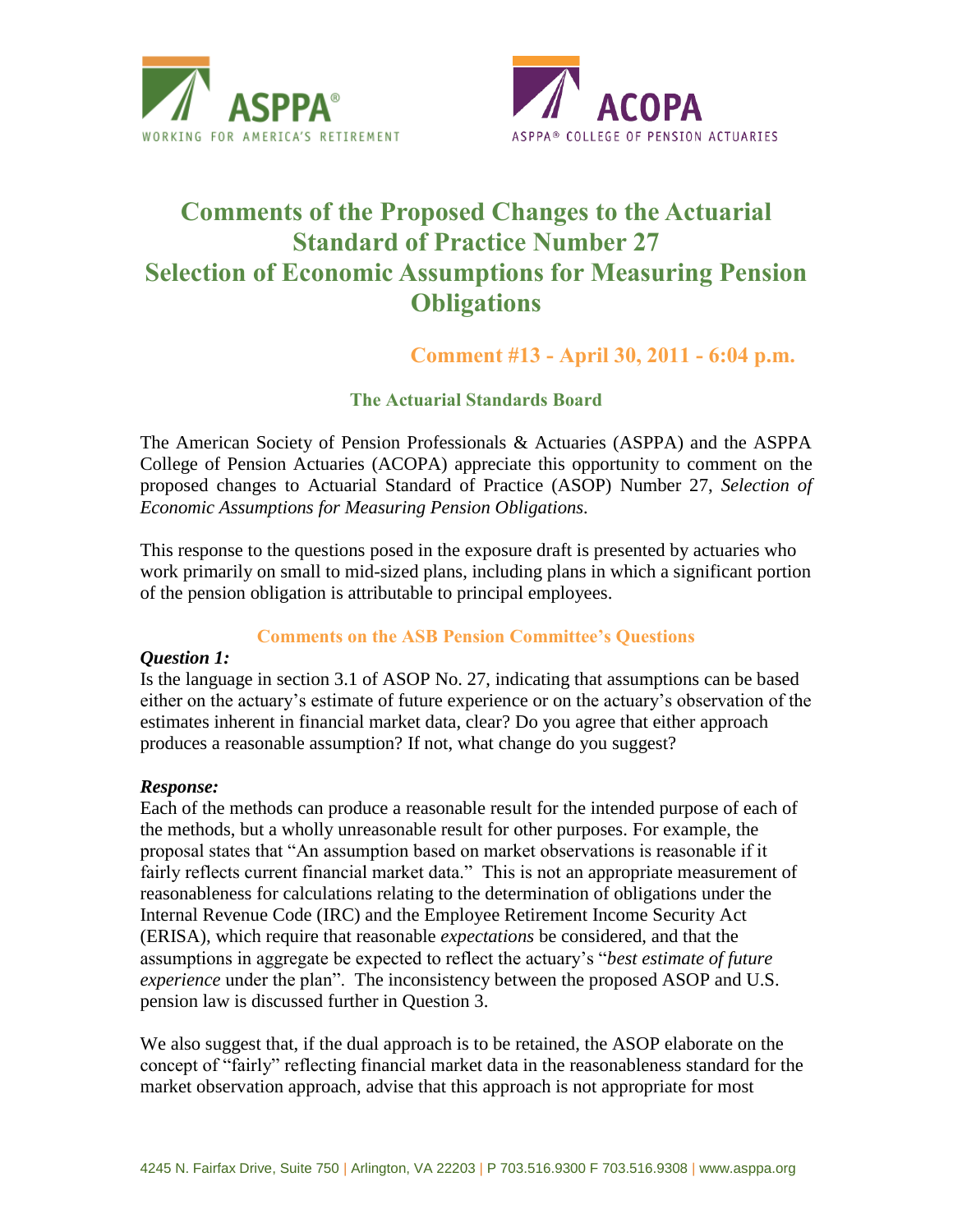purposes, and make it clear that the standard is not endorsing past performance as a predictor of future returns.

## *Question 2:*

Section 3 clarifies that there is no explicit link between an investment return assumption and discount rate. Does this create challenges for any existing actuarial processes? If so, please provide a description of the actuarial practice and how the new standard creates a problem. Is the removal of the material in section 3.6.2 of the current standard, which addresses the building-block method and the cash flow matching method, appropriate? Are the examples in section 3.7 of ASOP No. 27 sufficient to communicate the various purposes for which actuaries may need to choose a discount rate?

## *Response:*

We do not agree that the general rule linking investment return and discount rates should no longer apply. The draft itself argues that investment return in many, if not most, cases is the proper expectation for setting a discount rate. The standard should maintain the link, but make it clear that the link depends on the context. Thus, when the assumption is based on the actuary's estimate of future experience, there is no breaking of the link. When the assumption is based on observation of the estimates inherent in financial market data, the link is appropriately broken. Section 3.7 b.-d. could then be presented as examples of when the link is broken.

With regard to the other issues raised in Question 2:

- There was no need to remove the building block approach as it remains applicable and has served the profession well.
- Additional examples of the different purposes would be helpful.
- The current section 3.6.2 provides examples of acceptable methods to develop a best-estimate investment return range. We believe the standard as written provides the actuary with more guidance than the proposed revisions.
- Much like the original section 3.6.2, section 3.7 of the exposure draft provides useful examples of what an actuary should consider in selecting a salary scale. We believe the revisions to this section are worthwhile.

# *Question 3:*

Do you agree that a reasonability standard is an appropriate way to set economic assumptions? If not, why not?

#### *Response:*

In the U.S. the vast majority of pension actuarial practice is performed by actuaries who are enrolled to practice under ERISA. For IRC and ERISA purposes, it is not just the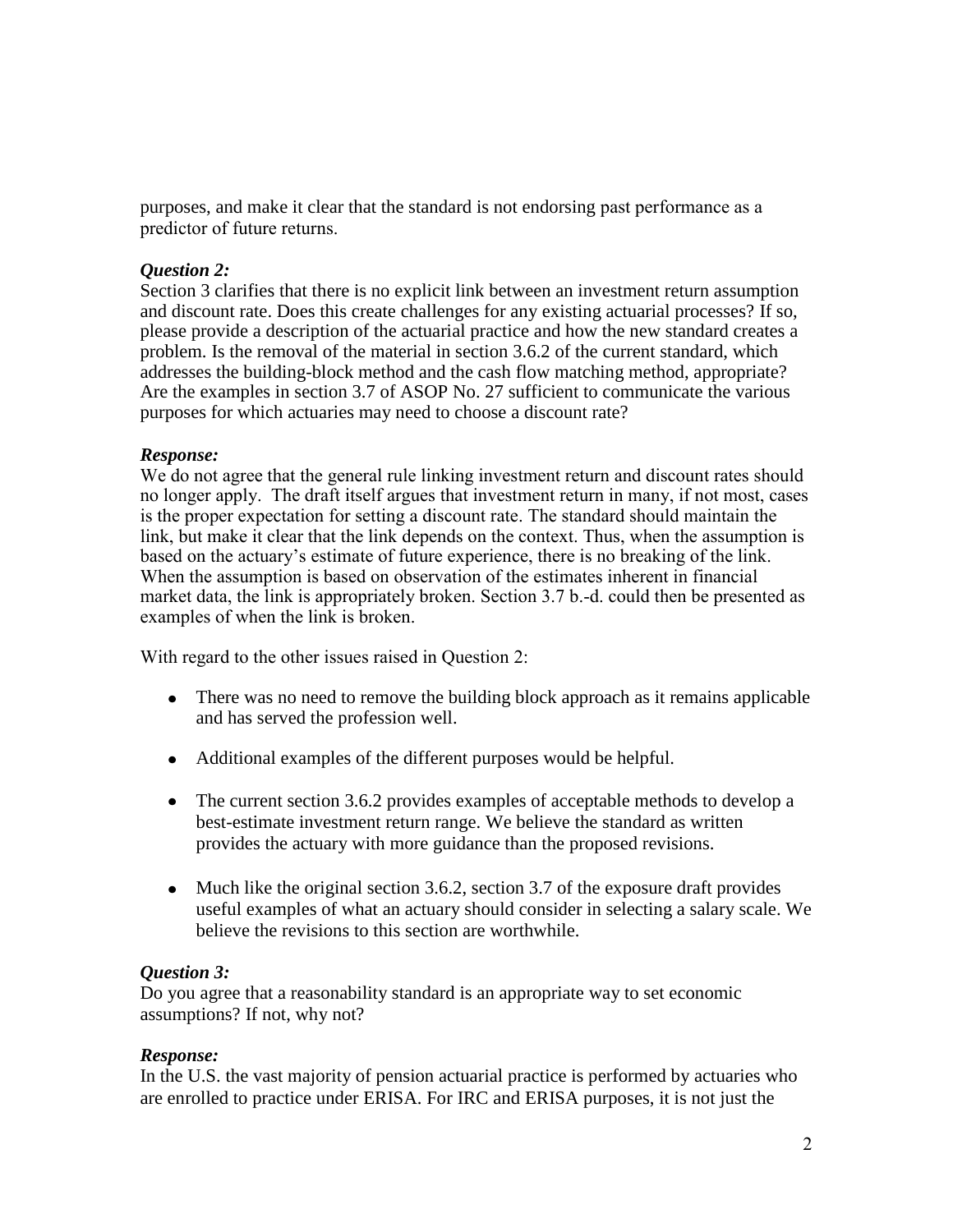setting of the discount rate for valuation purposes that is governed by law, but rather, their entire assumption setting regimen. IRC Sections  $430(h)$  (1) and  $431(c)(3)$  proscribe the use of actuarial assumptions and methods:

"(A) each of which is reasonable (taking into account the experience of the plan and reasonable expectations), and

(B) which, in combination, offer the actuary's best estimate of anticipated experience under the plan."

The requirement that the assumptions be "reasonable (taking into account the experience of the plan and reasonable expectations)" is not new. (Prior to enactment of the Pension Protection Act of 2006, the language was found in IRC 412(c).) Case law aligned this reasonable standard with the actuary's best estimate and with that estimate producing a range of acceptable assumptions. We note that the amended statute incorporates this "best estimate" concept. An excerpt from the 9<sup>th</sup> Circuit Court of Appeals Citrus Valley decision is attached as an example of a well-reasoned opinion in support of the "best estimate" approach. In essence this decision provided that:

- the actuary's best estimate is the appropriate standard with regard to calculations made under the IRC and ERISA;
- the best estimate approach produces a range of acceptable results; and
- since the primary goal is for the ability of the plan to be able to pay benefits when due, a leaning toward the conservative end of the acceptable range is not only allowable , it is preferred under the statutory construction of ERISA.

The proposed ASOP no longer endorses the use of the best-estimate range approach as a reasonable method, even though the best-estimate range approach is contemplated by statute (and as discussed in Question 1 above, the "market observations" basis is not). Furthermore, eliminating the best-estimate range implies that there is a single correct answer in the selection of an assumption. This premise is contradicted in the preamble where 7.2% and 7.4% are both considered to be reasonable results. If the ASB believes the width of the best-estimate range should be reduced, then it should revise the draft with approaches that would narrow the range, not eliminate the range approach.

The proposed change in the ASOP's framework for setting assumptions will require an actuary to caveat their choice of an assumption on the conservative end of the "best estimate" range methodology. In the context of determinations under IRC and ERISA, this not only creates unnecessary and unproductive work, but creates the perception that a desirable outcome – reasonable conservative assumptions – is substandard, similar to an assumption that ignored the standard completely. Given that the proposed revision was not meant to substantially change results, it seems that the benefits of the revision are outweighed by the compliance nightmare it will create.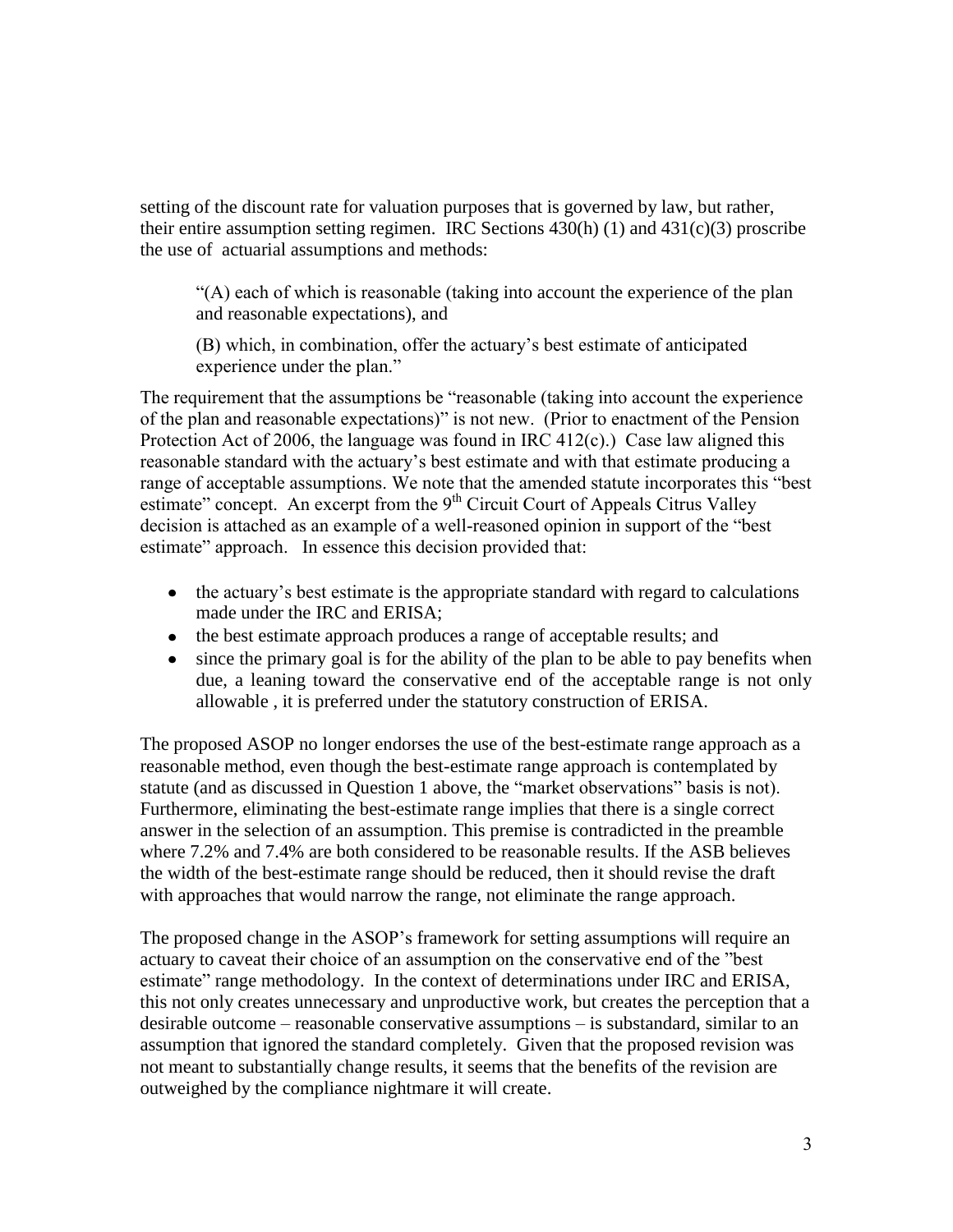#### *Question 4:*

Do you agree that the guidance on arithmetic and geometric returns is appropriate? Should the consequences of the use of geometric or arithmetic returns be disclosed?

#### *Response:*

It is difficult to see any validity in the use of arithmetic returns. The proposed revision to the standard states that the requirement that the assumption be unlikely to produce cumulative gains and losses points to the use of arithmetic returns. This is simply false. The fact that the assumptions look to not producing cumulative gains and losses versus individual annual gains and losses looks to a geometric return rather than arithmetic. If the ASB believes arithmetic returns may be used, then a revised draft should explicitly state when such methodology is appropriate.

#### *Question 5:*

Do you agree the guidance in section 3.6.3(d) regarding active investment management is appropriate?

#### *Response:*

This proposed language is acceptable.

#### *Question 6:*

Is the guidance in section 3.15.6 on the use of expert advice clear and sufficient?

#### *Response:*

The actuary must consider the purpose of the economic projection, and should be aware of the economic expectations of other advisors. This may include advice on such items as current annuity market conditions, trends of interest rates, or potential compensation structure changes. The position in 3.15.6 is broad enough to allow for consideration of such positions.

#### *Question 7:*

Do you agree that it may be appropriate for the actuary to include conservatism in his or her assumptions? Are the disclosure requirements for a conservative assumption sufficient?

#### *Response:*

It is appropriate, and often desirable, to include conservatism in assumptions. Unfortunately the exposure draft encourages actuaries to use more aggressive assumptions by removing the range of acceptable assumptions concept and mandating a disclosure that the assumptions include a margin for conservatism. For a private retirement plan, the actuary is tasked with setting assumptions that help insure the benefits promised under the plan will become a reality. In this context, we disagree with the implied bias toward aggressive or optimistic assumptions.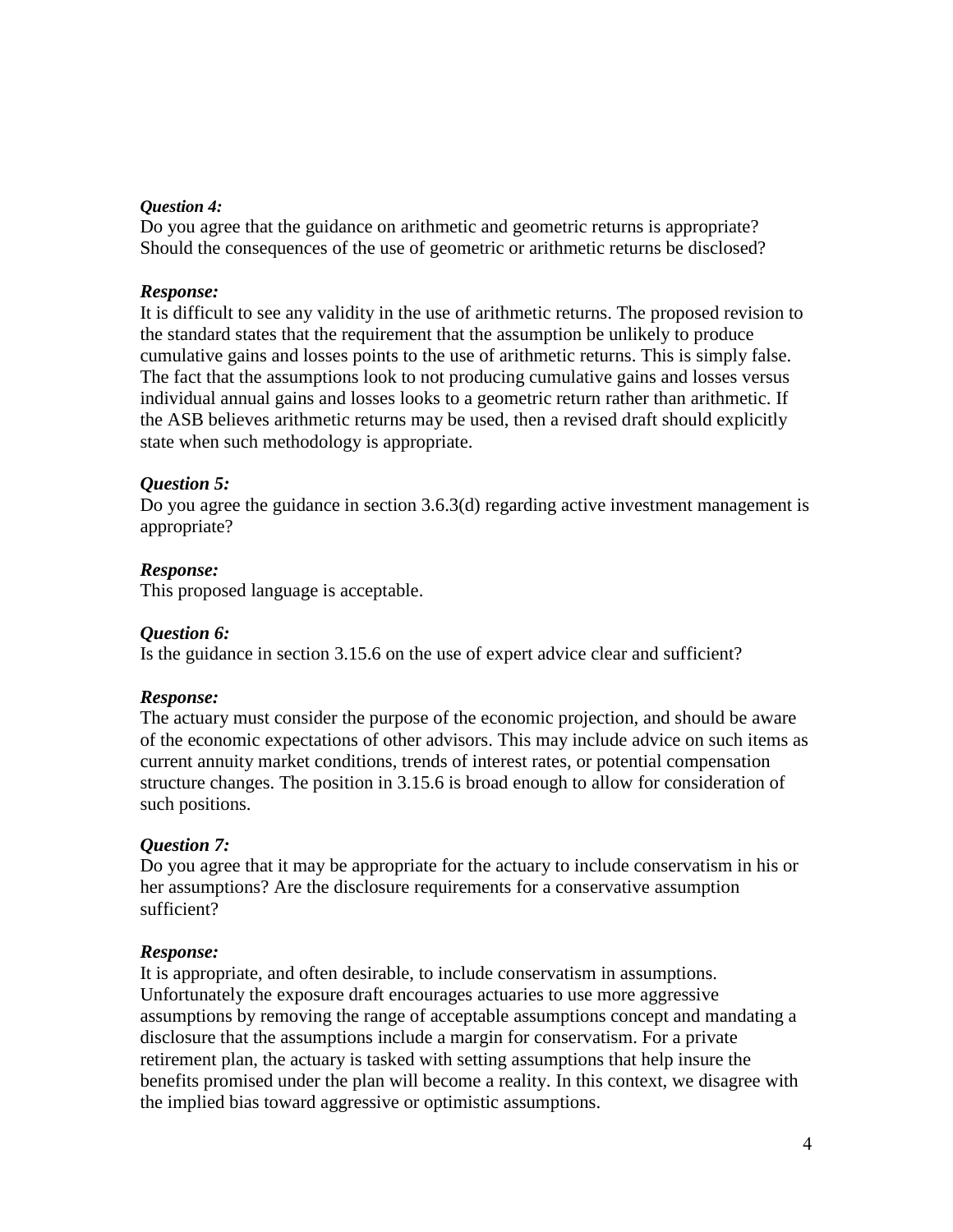A degree of conservatism may prove unreasonable just like a degree of optimism could prove unreasonable. The Standard should be drafted to incorporate a requirement that an element of conservatism or optimism must be within the range of reasonability.

## *Question 8:*

Do you agree it is appropriate to require the actuary to provide rationale for assumptions or changes in assumptions? If so, do you agree that the proposed changes represent the appropriate approach?

## *Response:*

We do not agree that the actuary should be required to provide a rationale for each meaningful assumption. First, this type of disclosure is in the realm of ASOP 41. Further, like ASOP 41, it greatly over-reaches. The Standards of Practice are applicable to actuaries working on plans of all sizes. In both this Section of ASOP 27 and in ASOP 41, the ASB and the pension committee appear to have not considered the costs associated with the required disclosures, especially relative to the cost of the underlying assignment.

We believe the detail required in a disclosure should be tempered by the needs of the principal or user and the nature of the assignment. We believe ASOP 41 should be revised to reflect the same consideration.

# **Other Comments**

ACOPA also offers the following comments:

- 1. Because of statutory requirements for ERISA retirement plans, certain determinations for a plan year may have been made before the effective date of the revised standard (such an AFTAP determination), with final calculations and reporting completed after the effective date. To smooth the transition to a revised standard, the revised ASOP should permit the actuary to apply the revised standards to plan years beginning after the effective date. For example, an actuary could be permitted to apply the new ASOP to determinations for plan years that begin on or after a date that is four months after the revised ASOP is adopted.
- 2. Section 3.15.5 Subsequent Events. A valuation that determines the minimum required/maximum tax deductible contributions under the IRC is precluded (with a very few exceptions) from recognizing events that occur after the valuation date. We believe the Standard should be drafted to emphasize Subsequent Events should not be recognized when such recognition violates the law.

In some situations, the actuary may want to recognize a Subsequent Event. Examples include potential plan termination, declining health of a principal or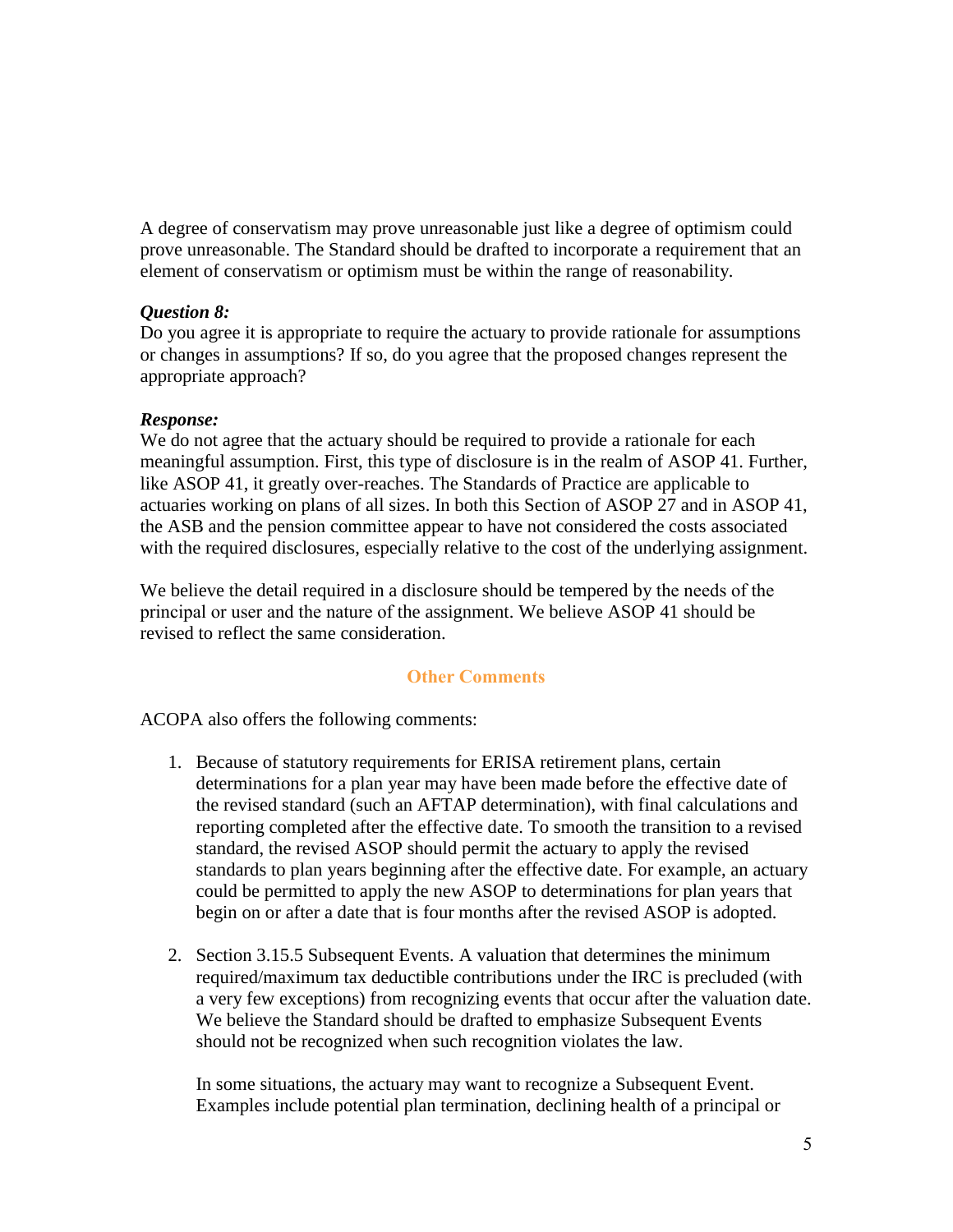pending merger or acquisition. In such case, the Standard should clearly state that the disclosure is not required if such disclosure would violate confidential or proprietary information.

In summary, we see that some revisions are an improvement over the original standard. However, we believe our comments are substantive and require a second exposure draft.

This letter was prepared by the ASOP 27 Task Force of the ACOPA Intersocietal Committee, Richard A. Block, Chair. The primary authors were Richard A. Block, MSPA; Robert Mitchell, MSPA; Kurt F. Piper, MSPA; and Thomas J. Finnegan, MSPA.

Thank you for your consideration of these comments.

Sincerely,

 $/s/$ Annie Voldman, MSPA, President ASPPA College of Pension Actuaries  $\sqrt{s}$ Judy A. Miller, MSPA ASPPA Chief of Actuarial Issues

/s/

Joseph A. Nichols, MSPA, President-Elect ASPPA College of Pension Actuaries

 $\sqrt{s}$ Richard A. Block, MSPA, Chair ASOP 27 Task Force

Addendum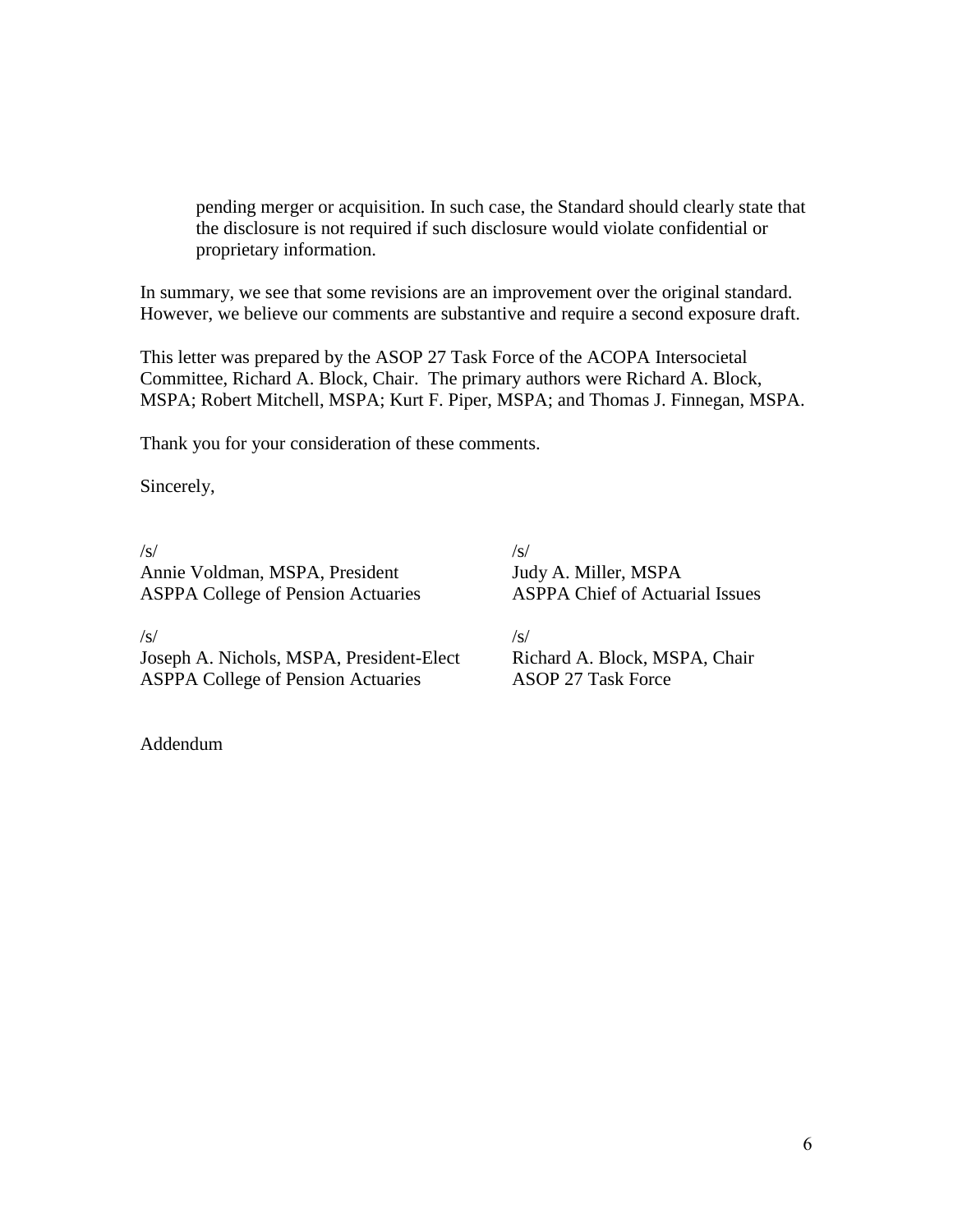#### Addendum

The 9<sup>th</sup> Circuit Court of Appeals in its review of ). Citrus Valley Estates, 99 T.C. at 465 wrote:

"The Tax Court rejected the Commissioner's attack and found that the challenged assumptions in each plan were reasonable in the aggregate and represented the actuaries' best estimate of anticipated plan experience in accordance with section  $412(c)(3)$ . Citrus Valley Estates, 99 T.C. at 465 (holding that plan contributions were properly deducted). The court recognized that the estimates generally fell on the conservative end of the range of acceptable assumptions, but nonetheless found that the assumptions passed the statutory standard.

The Tax Court premised its findings on the belief that the primary duty of a plan actuary was to calculate a funding pattern that safeguards the ability of the plan to deliver the promised retirement benefit. Given this duty, the Tax Court held that it was appropriate for actuaries to maintain long-term conservative views in selecting actuarial assumptions, because cautious estimates result in higher levels of initial plan funding. Id. at 410 12, 426. The Tax Court noted that an element of actuarial conservatism was especially appropriate for new IDB plans that lack credible experience, as all of the plans in question indisputably did. Id. at 411.

The Commissioner appeals the Tax Court's conclusion. Her challenge is entirely legal. She contends that the Tax Court misconstrued section 412(c)(3) and that as a result the court's findings are "robbed of all vitality." Appellant's Opening Brief in Citrus Valley Estates, Inc. v. Commissioner, 49 F.3d 1410, 1995 U.S. App. LEXIS 4500, \*7. She urges the Court to remand the Phoenix Cases for reconsideration in light of what she argues are the correct legal standards. We review de novo the Tax Court's construction of the Code. See Estate of Poletti v. Commissioner, 34 F.3d 742, 745 (9th Cir. 1994).

The essence of the Commissioner's complaint is that by endorsing the use of conservative actuarial assumptions, the Tax Court effectively read the "best estimate" provision out of section  $412(c)(3)$ . Although the Tax Court expressly found the "best estimate" provision satisfied in each case, the Commissioner argues that the Tax Court misapprehended the nature of the inquiry. Her position, simply stated, is that an assumption cannot be an actuary's "best estimate" if it reflects a more conservative view of an anticipated plan experience than the actuary believes is likely.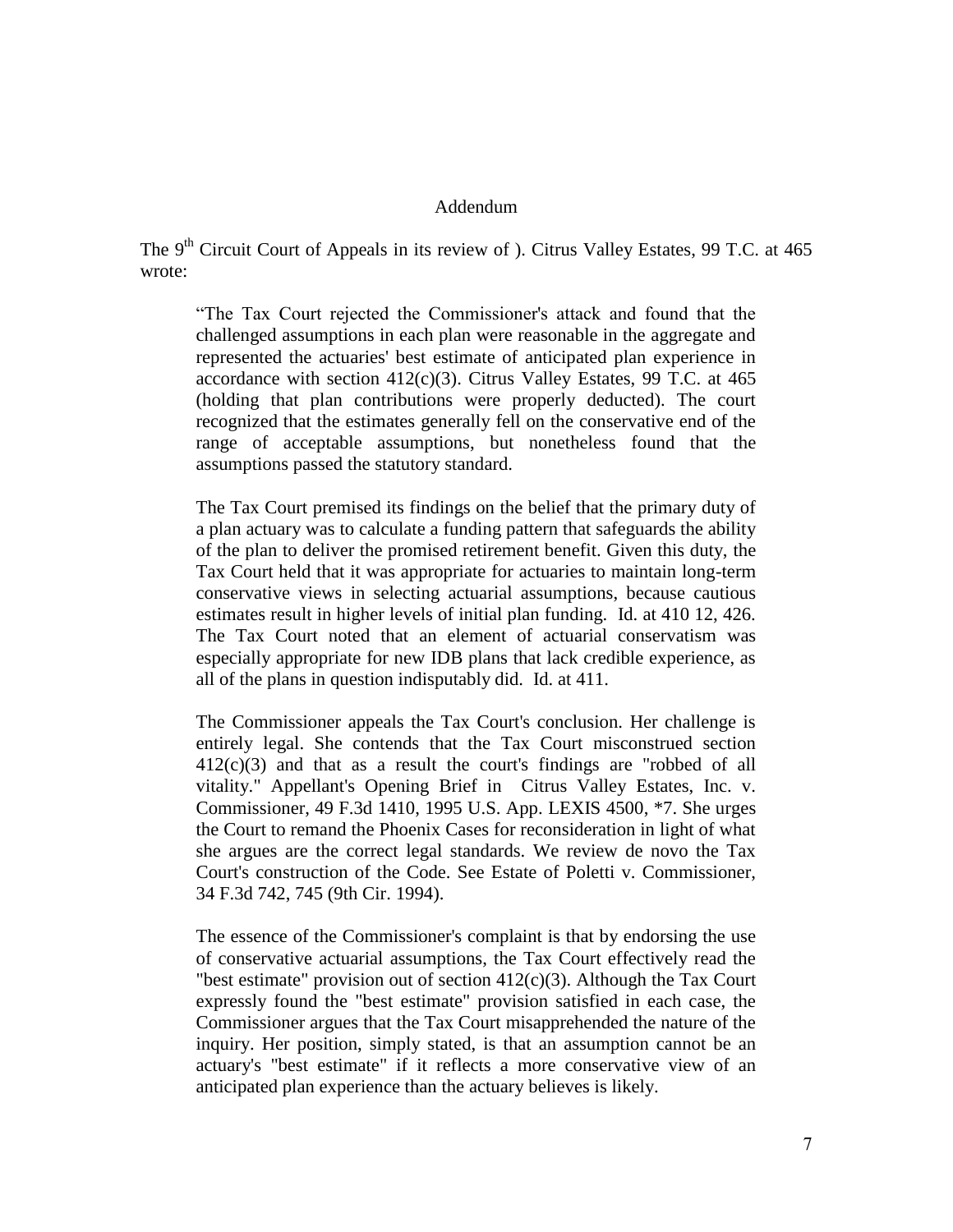As Commissioner reads section  $412(c)(3)$ , not only must assumptions be reasonable in the aggregate, but also they must accurately reflect the actuary's subjective belief about the future. In other words, if a plan actuary selects a set of assumptions that the actuary personally does not believe will come true, the assumptions fail the section  $412(c)(3)$  test, even if they are otherwise reasonable in the aggregate, because they do not reflect the actuary's "best estimate" of anticipated plan experience.

According to the Commissioner, the Tax Court's findings in this case are infirm because the court did not review the challenged assumptions under this substantive "best estimate" standard.

Without a doubt, the language of section  $412(c)(3)$  can be read to support the Commissioner's reading. In addition, given the wide range of reasonable assumptions, requiring actuaries neutrally to pick the most likely result within the range would limit the ability of taxpayers to inflate their contribution deductions. These arguments notwithstanding, we follow the lead of the Second and Fifth Circuits and reject the Commissioner's reading of section  $412(c)(3)$ . See Wachtell, Lipton, Rosen & Katz, 26 F.3d at 295-96; Vinson & Elkins, 7 F.3d at 1237-39.

We begin our analysis with the recognition that Congress consciously left the specifics of IDB plan funding in the able hands of professional actuaries. See Vinson & Elkins, 7 F.3d at 1238. Although Congress initially toyed with the idea of legislating mandatory funding assumptions and methods for IDB plans, it quickly rejected the notion as excessively inflexible, even though it understood that giving actuaries room in which to exercise their professional judgment would result in a broad range of funding assumptions. See Vinson & Elkins, 7 F.3d at 1238; see also H.R. Rep. No. 807, 93d Cong., 2d Sess. 27 (1974), reprinted in 1974 U.S.C.C.A.N. 4670, 4694.

We will not disturb this legislative choice to delegate to actuaries an important role in plan funding decisions. Accord, Wachtell, Lipton, Rosen & Katz, 26 F.3d at 295-96 (citing S. Rep. No. 383, 93d Cong., 2d Sess. (1974), reprinted in 1974 U.S.C.C.A.N 4890, 4908 ("The actuarial assumptions made by actuaries in estimating future pension costs are crucial to the application of minimum funding standards for pension plans.")).

We further note that the section  $412(c)(3)$  limitations on actuarial assumptions serve not only as a limit on maximum deductions, but also as a floor for minimum plan funding. This statutory scheme serves the dual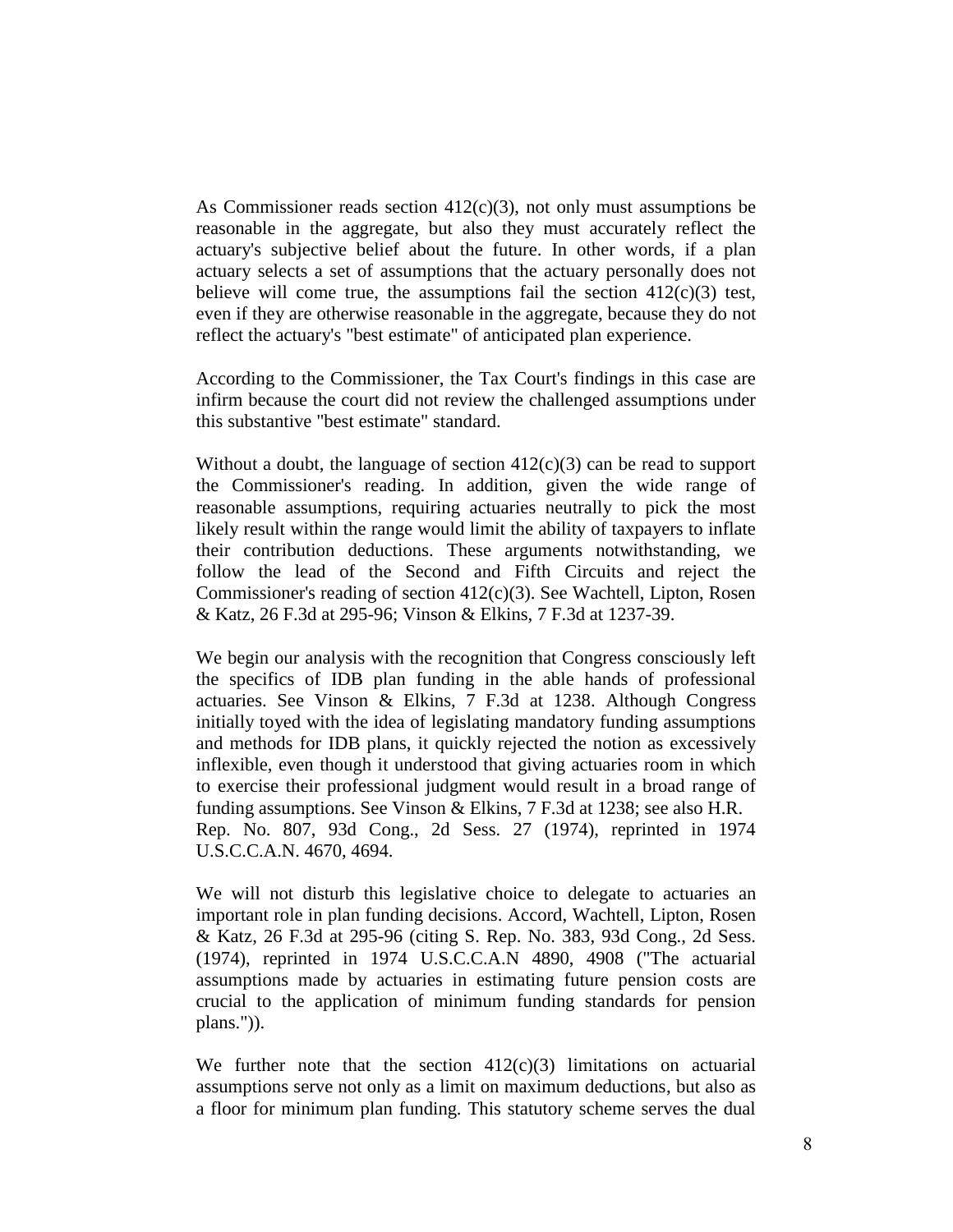but sometimes conflicting goals of guaranteeing adequate plan funding while preventing taxpayer abuse. "Within the range of reasonableness, Congress assigned the task of balancing these goals to actuaries. We will not narrow the statutory gap between the Scylla of underfunding and the Charybdis of tax penalties." Vinson & Elkins, 7 F.3d at 1238. So long as the actuary's funding decisions fall within the range of reasonableness, the substantive provisions of section  $412(c)(3)$  are satisfied.

This means that the "best estimate" provision of section  $412(c)(3)$ , properly construed, is essentially procedural in nature. Accord, Wachtell, Lipton, Rosen & Katz, 26 F.3d at 296; Vinson & Elkins, 7 F.3d at 1238. The "best estimate" language is "principally designed to insure that the chosen assumptions actually represent the actuary's own judgment rather than the dictates of plan administrators or sponsors." Wachtell, Lipton, Rosen & Katz, 26 F.3d at 296. The Commissioner does not allege, nor does it appear in the record, that anyone in this case improperly influenced the actuaries' funding decisions.

We therefore hold that the best estimate provision of section  $412(c)(3)$  was satisfied in each of the cases before us. The mere fact that the challenged assumptions fell on the conservative end of the acceptable range does not render them invalid as a matter of law. Conservative assumptions result in a higher level of initial plan funding, which helps ensure that IDB plans will be able to deliver the promised retirement benefit when due, clearly one of ERISA's most important goals. See H.R. Rep. No. 807, 93d Cong., 2d Sess. 8 (1974), reprinted in 1974 U.S.C.C.A.N. 4670 (noting that one objective of ERISA was to ensure that participants "do not lose their benefits as a result . . . [of the] failure of the pension plan to accumulate and retain sufficient funds to meet its obligations"). Although another goal was to prevent tax abuse by wealthy individuals, this concern was addressed primarily by the section 415 limits on the size of IDB plan benefits. See Code 415(b); H.R. Rep. No. 807, 93d Cong., 2d Sess. (1974), reprinted in 1974 U.S.C.C.A.N. 4670, 4702 (remarking that section 415 limits were enacted to prevent abuse of ERISA's favorable tax treatment by highly paid individuals).

Despite what the Commissioner asserts, our decision, faithful to the statutory scheme, does not give actuaries "unfettered liberty" to produce desirable tax results rather than prudent plan funding. First and foremost, plan funding decisions and methods must be reasonable in the aggregate. Code  $412(c)(3)$ . In addition, they must represent the actuary's professional judgment, not the tax-motivated wishes of plan sponsors or administrators. Wachtell, Lipton, Rosen & Katz, 26 F.3d at 296; Vinson & Elkins, 7 F.3d